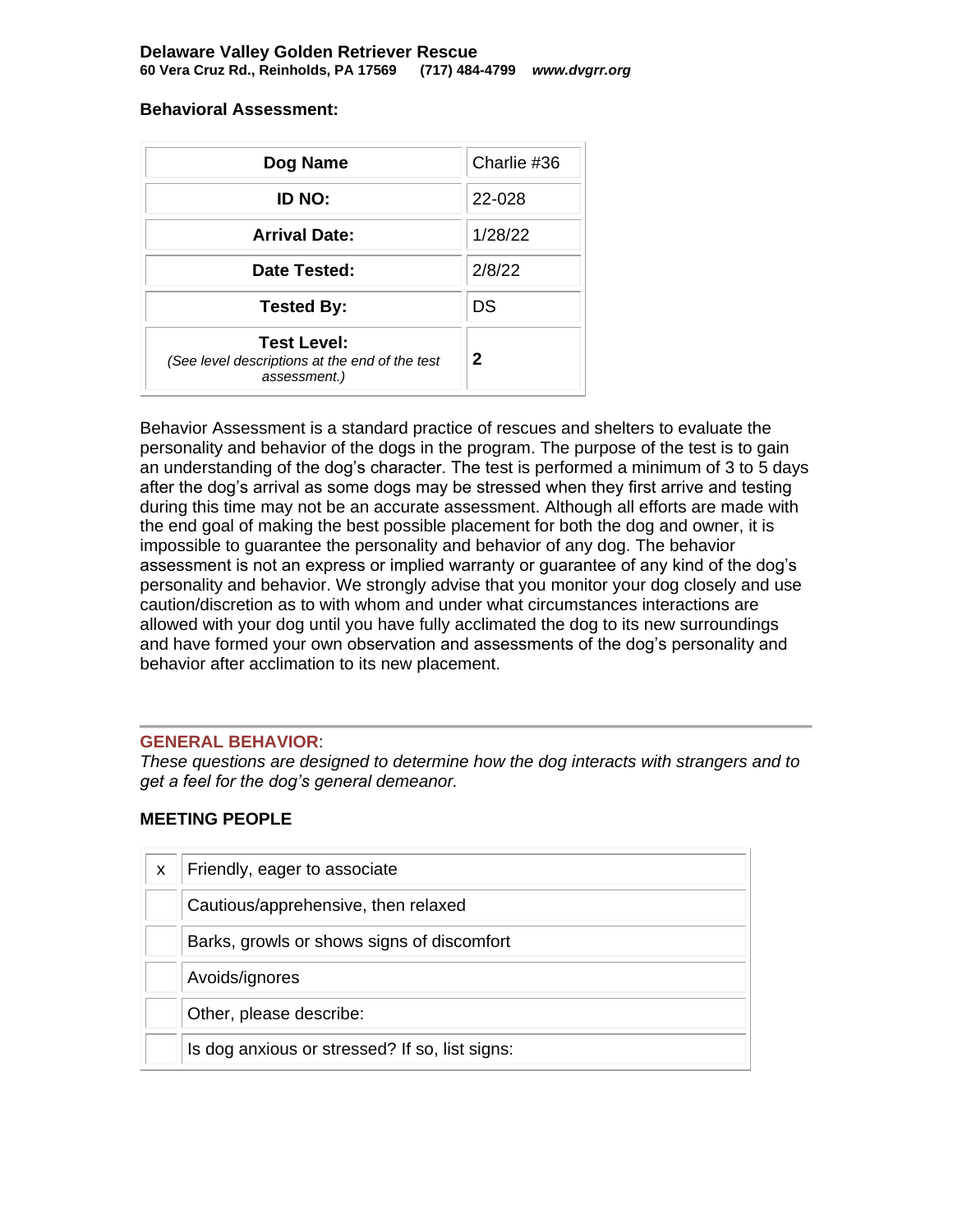# **ON LEASH**

### **Leash Manners**

|   | Walks well                           |
|---|--------------------------------------|
|   | Pulls constantly                     |
|   | Lags behind, needs encouragement     |
|   | Darts from side to side              |
| X | Pulls to access other dogs or people |
|   | Fearful of leash                     |

# **Reaction to dogs while on leash**

| X | Fine; no problems noted            |
|---|------------------------------------|
|   | Friendly; wants to play            |
|   | Indifferent/ignores                |
|   | Pulls/lunges                       |
|   | Growls or barks                    |
|   | Okay at distance, not face to face |

# **CONFIDENCE LEVEL**

# **Standing overhead with three strokes down the back**

| Happy and affectionate; dog likes |
|-----------------------------------|
| Stiff, statue                     |
| Walks away is indifferent         |

# **Teeth examination**

| No reaction; dog is fine                       |
|------------------------------------------------|
| Wiggles or shakes to get away; little reaction |
| Growls, lip curls; does not like               |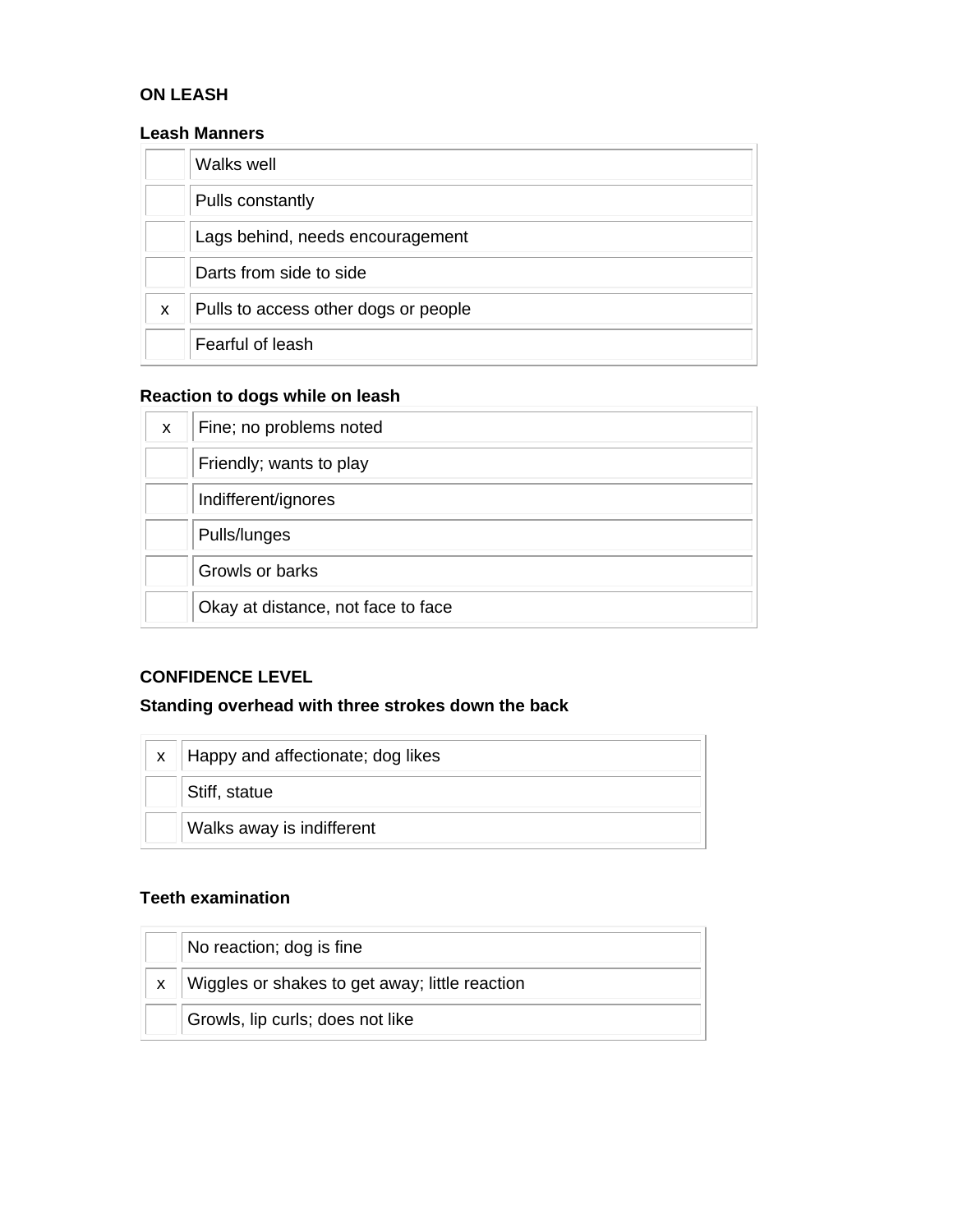# **Hugs**

| X | Happy and affectionate; dog likes     |
|---|---------------------------------------|
| X | Wiggles                               |
|   | Goes belly up or flattens out         |
|   | Urinates                              |
|   | Stiff, statue                         |
|   | Growls, barks or snaps; does not like |

### **Push on shoulders**

|   | Playful, interactive        |
|---|-----------------------------|
|   | Playful, mouthy             |
|   | Timid, shies away           |
| X | Comes back to tester        |
|   | Indifferent, no reaction    |
|   | Whips head around           |
|   | Growls, lip curls or snarls |
|   | Other:                      |

# **Sensitivity to Handling**

|   | Grabbing collar      |
|---|----------------------|
|   | Touching feet        |
|   | Touching tail        |
|   | Looking in ears      |
| X | Other: Goes belly-up |
| X | None observed        |

### **Arousal:**

*Some dogs may tend to guard resources, such as toys, bones or other objects. In this test (while off leash), we initiate play, and, when the dog is at its highest level of play intensity, we take possession of the toy and stand still.*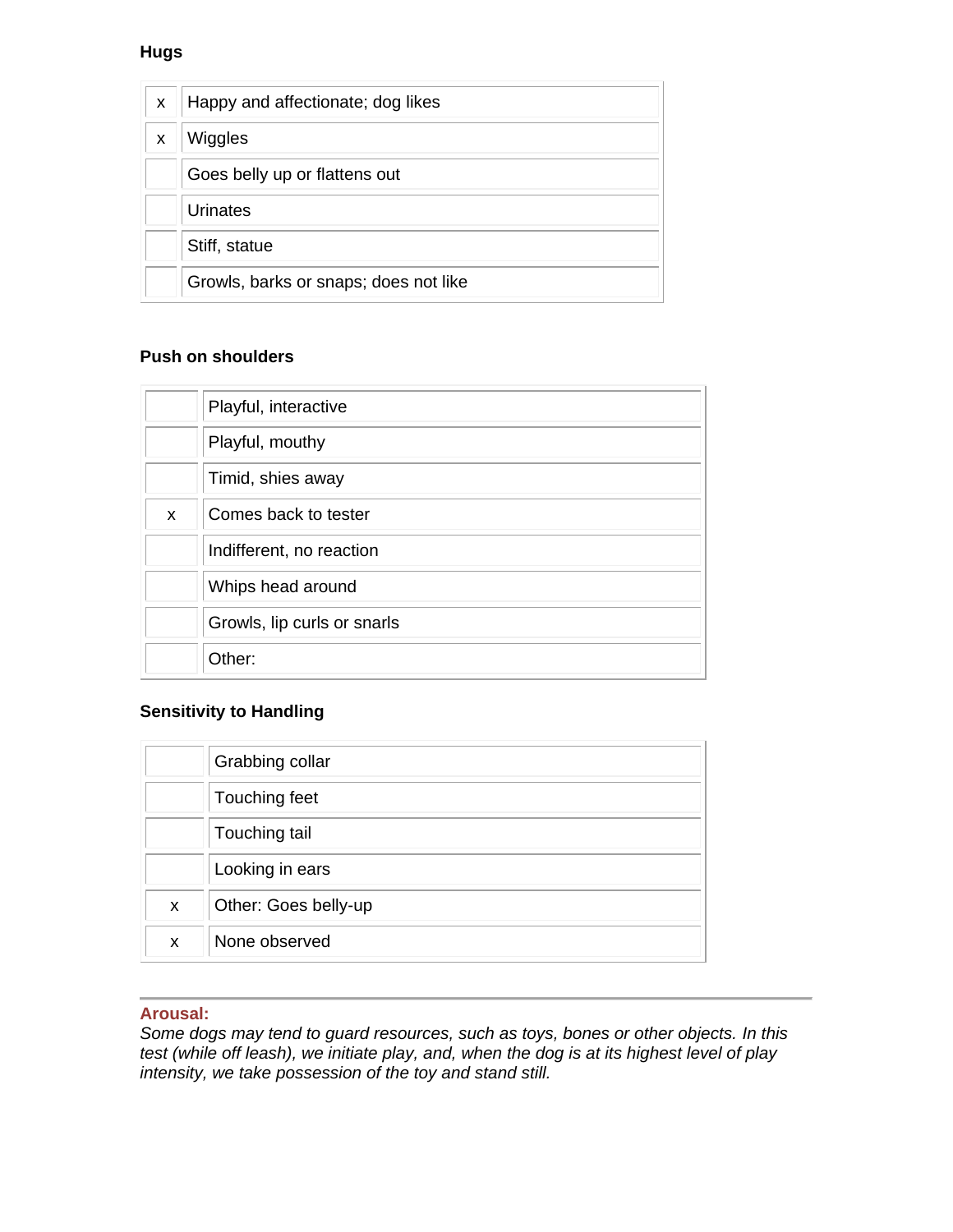### **Dog's Reaction**

|   | Nice level of play                                                                                            |
|---|---------------------------------------------------------------------------------------------------------------|
| X | Played with encouragement                                                                                     |
|   | Became highly aroused (jumped up, body slammed, mouthed) but<br>calmed down quickly                           |
|   | Became highly aroused (jumped up, body slammed, mouthed) and<br>stayed that way after the interaction stopped |
|   | Became fearful                                                                                                |
|   | Showed little/no interest in playing                                                                          |

### **Preferred toy**

|   | <b>Balls</b>                 |
|---|------------------------------|
|   | <b>Bones</b>                 |
| X | <b>Squeak Toy</b>            |
|   | Rope Toys                    |
| X | Snuffle matt                 |
|   | <b>Chews Up Stuffed Toys</b> |

#### **Comments:**

#### **FOOD GUARDING:**

*Some dogs become protective of their food bowls or other food objects, and may growl or try to bite when approached. The first test indicates if the dog will react if an artificial hand is presented to the dog without food nearby. The second test determines the dogs' tolerance for being petted while eating, and having someone try to put hands in their bowl.* 

### **Assess hand reaction without food present**

| $\mathsf{x}$ | Fine, no reaction        |
|--------------|--------------------------|
|              | Wanted to play with hand |
|              | Timid, shy               |

#### **Assess hand reaction with food present**

|    | Fine, no reaction            |
|----|------------------------------|
| X. | Eats extremely fast          |
|    | Body blocks                  |
|    | Freezes, lip curls or growls |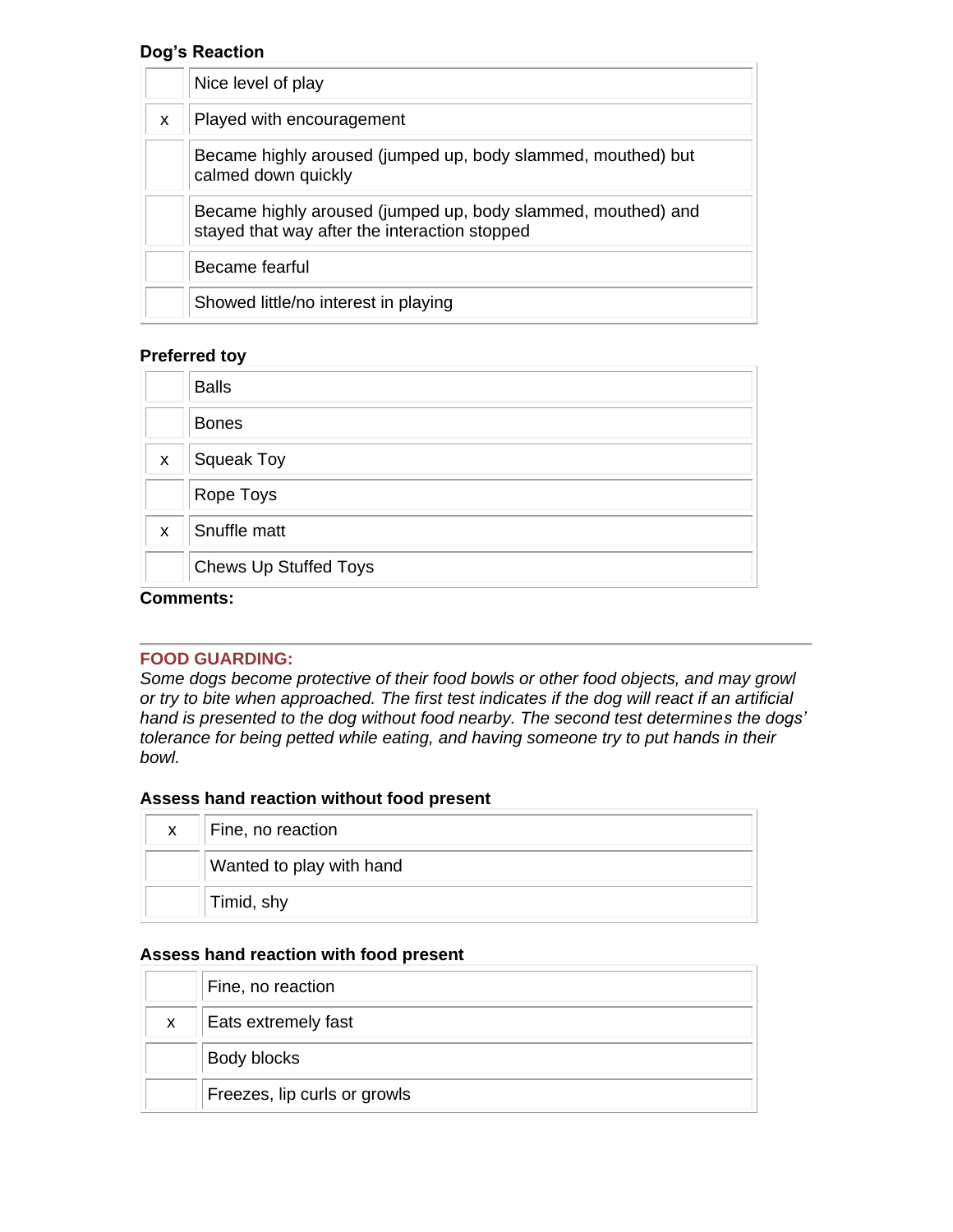| <b>Bites hand</b> |
|-------------------|
| Other:            |

### **ENVIRONMENTAL:**

*Tests skills related to the dog's environment and social skills.*

## **Ability to use steps**

| X. | Fine; no problems noted                          |
|----|--------------------------------------------------|
|    | Fearful; will not attempt                        |
|    | Slowly; may need assistance and/or encouragement |
|    | Unable; mobility limitations                     |

# **MANNERS AND OBEDIENCE SKILLS:**

*Tests dog's basic skill and provides insight on what motivates dog for further development.* 

| Appears to have no training (mark with "x" if appropriate) |
|------------------------------------------------------------|
|------------------------------------------------------------|

## **Commands test**

| X | Sit                |
|---|--------------------|
| X | Down - with a lure |
| X | Come               |
|   | Stay               |
|   | Give Paw/Shake     |
|   | Drop               |
|   | Other:             |

## **Dog is motivated with**

| $\mathsf{X}$ | $\vert$ Food |
|--------------|--------------|
|              | Praise       |
|              | Toys         |
|              | Other:       |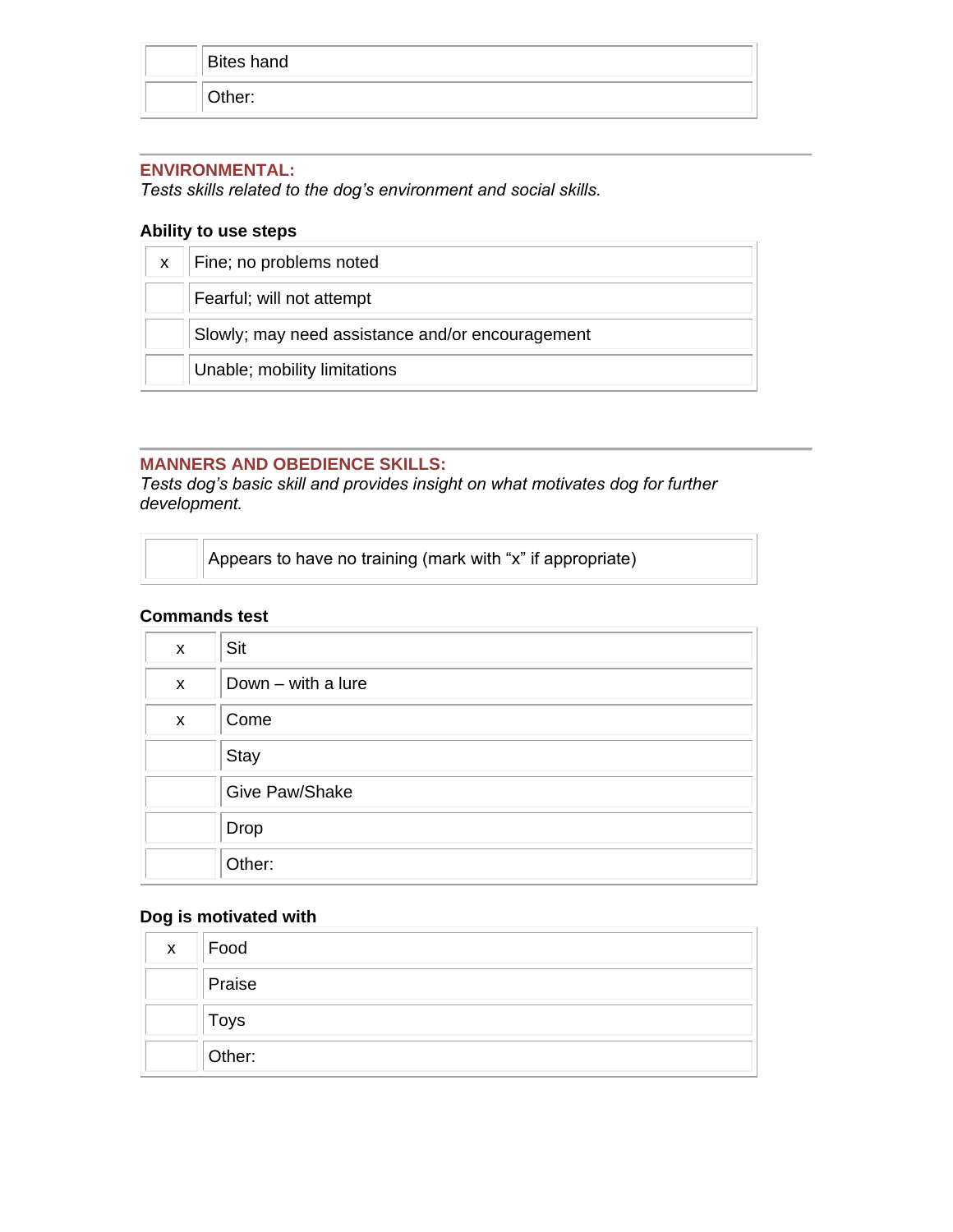# **Ease of training**

|    | Easy             |
|----|------------------|
| X. | Moderate         |
|    | <b>Difficult</b> |

# **BEHAVIOR CHALLENGES:**

| <b>Behavior Traits Observed</b>                   | <b>None</b>     | <b>Moderate</b> | <b>Significant</b> |
|---------------------------------------------------|-----------------|-----------------|--------------------|
|                                                   | <b>Observed</b> | Concern         | Concern            |
| Jumping on people                                 |                 | x               |                    |
| Mouthing (grabbing clothes, arms, legs with mouth | X               |                 |                    |
| Jumping or climbing fences                        | X               |                 |                    |
| Digging in yard                                   | χ               |                 |                    |
| Urinating when excited                            | X               |                 |                    |
| Mounting people ("humping")                       | X               |                 |                    |
| Mounting other dogs                               | X               |                 |                    |
| <b>Counter Surfing</b>                            |                 | X               |                    |
| Anxiety when left alone                           | χ               |                 |                    |
| Other:                                            |                 |                 |                    |
| Other:                                            |                 |                 |                    |

## **Evaluation Snapshot:**

*Comparison rating of the dog regarding various traits and behaviors:*

| Confident          |   | $\mathsf{x}$ |                           | Timid                       |
|--------------------|---|--------------|---------------------------|-----------------------------|
| Independent        |   | X            |                           | Dependent                   |
| Tolerant           | X |              |                           | Sensitive                   |
| Attentive          | X |              |                           | <b>Distracted</b>           |
| Gentle             |   |              | $\boldsymbol{\mathsf{x}}$ | Rough                       |
| Calm               |   |              | $\boldsymbol{\mathsf{x}}$ | <b>High Energy</b>          |
| Appeasing          |   | X            |                           | Assertive                   |
| Playful            |   | X            |                           | <b>Serious</b>              |
| Outgoing           |   | X            |                           | Reserved                    |
| People Centered    | X |              |                           | <b>Environment Centered</b> |
| Resilient          |   | X            |                           | Slow to Recover             |
| <b>Shares Well</b> |   |              | X                         | <b>Guards Resource</b>      |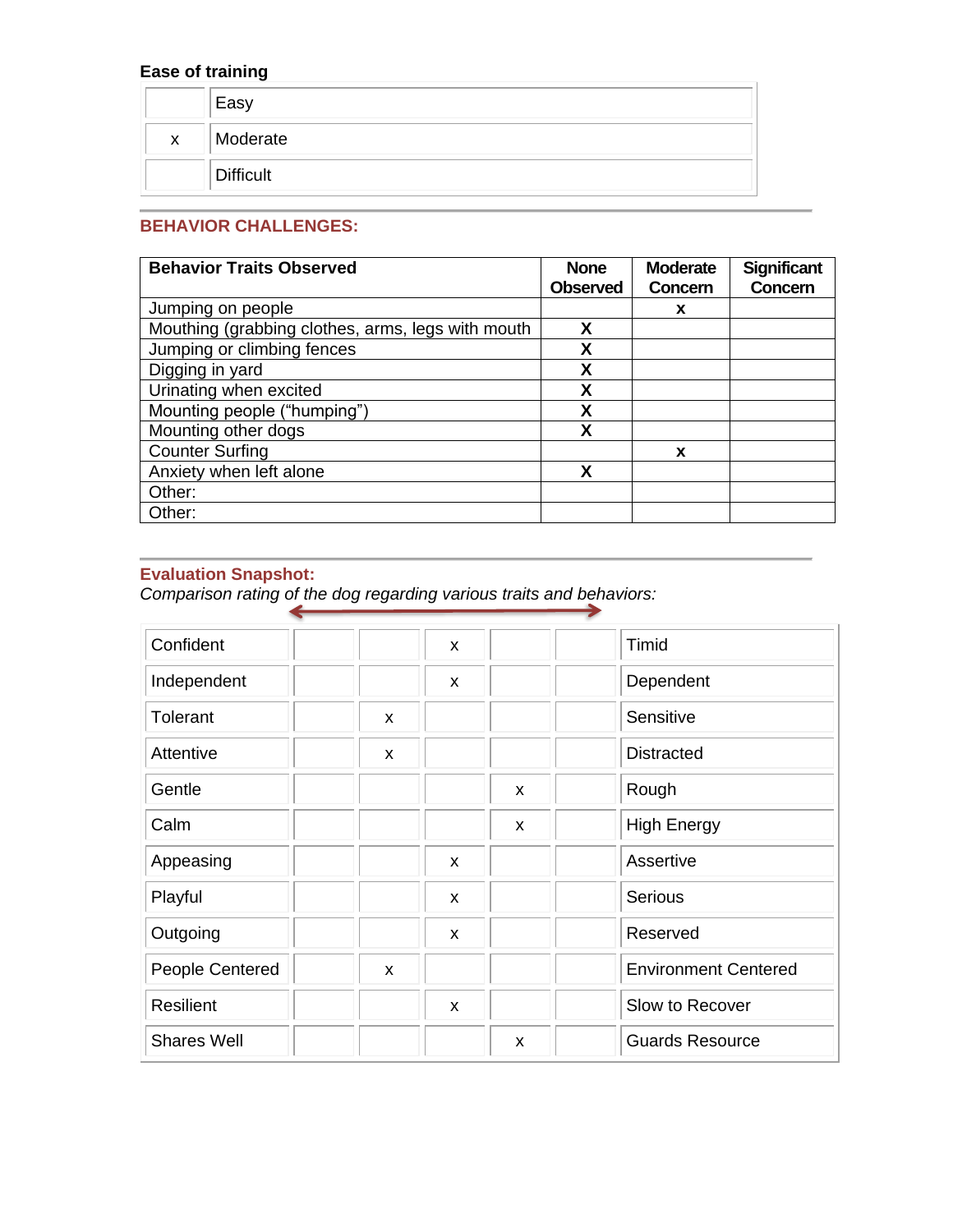## **Best Type of Environment:**

| $\mathsf{X}$ | Calm        |
|--------------|-------------|
| $\mathsf{X}$ | <b>Busy</b> |
|              | Chaotic     |
|              | Any         |

### **Best Type of Owner:**

|                           | <b>Experienced</b> |
|---------------------------|--------------------|
|                           | Capable            |
|                           | Novice             |
| $\boldsymbol{\mathsf{x}}$ | , Any              |

## **LEVEL SUMMARY DESCRIPTIONS:**

## **Level 1:**

Super easy, low energy, no issues; would do well in virtually any home regardless of owner experience.

### **Level 2:**

Low to moderate energy though some activity may induce high energy. Needs average leadership; generally lacks obedience or house manners. Could be shy, quiet or outgoing but not difficult. Dog may have minor issues that are easy to address and is a good dog.

## **Level 3:**

Moderate, high or very high energy/drive. Needs an owner experienced with leadership and proper management. Typically good dog but may have challenging behavior. Could be dog reactive or aggressive and possibly the only animal in a home.

## **Level 4:**

Intense focus and/or extreme energy/drive. Could be a dog for fly ball, agility or other sporting abilities. Can be strong, pushy or dominant. Needs experienced owner that has commitment to provide the dog with the guidance and training he/she needs to be successful.

## **Level 5:**

Extreme lack of social skills regarding humans; needs a canine mentor. Requires owner commitment and patience to allow dog to grow at its own pace and increase confidence.